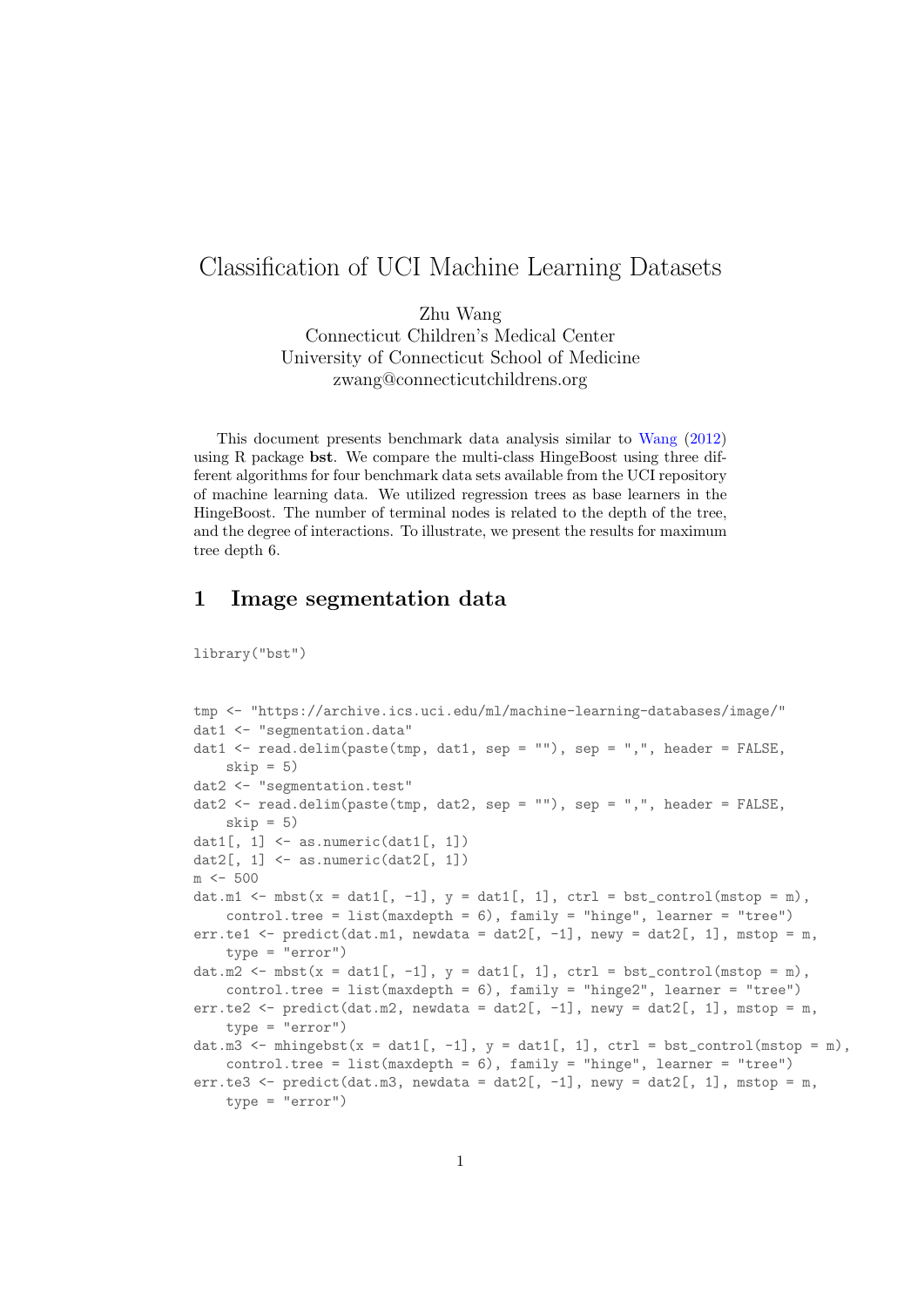```
plot(err.te1, type = "1", xlab = "Iteration", ylab = "Test Error", ylim = c(0.05,0.12))
points(err.te2, type = "l", lty = "dashed", col = "blue")points(err.te3, type = "l", lty = "dotted", col = "red")
legend("topright", c("mbst_hinge", "mbst_hinge2", "mhingebst"), lty = c("solid",
    "dashed", "dotted"), col = c("black", "blue", "red"))
```
## 2 Thyroid disease classification

```
tmp <- "http://archive.ics.uci.edu/ml/machine-learning-databases/thyroid-disease/"
dat1 <- "ann-train.data"
dat1 <- read.table(paste(tmp, dat1, sep = ""))
dat2 <- "ann-test.data"
dat2 <- read.table(paste(tmp, dat2, sep = ""))
m < -400dat.m1 \leq mbst(x = dat1[, -22], y = dat1[, 22], ctrl = bst_control(mstop = m),
   control.tree = list(maxdepth = 6), family = "hinge", learner = "tree")
err.te1 \le predict(dat.m1, newdata = dat2[, -22], newy = dat2[, 22], mstop = m,
   type = "error")
dat.m2 <- mbst(x = dat1[, -22], y = \text{dat1}[, 22], ctrl = bst_control(mstop = m),
   control.tree = list(maxdepth = 6), family = "hinge2", learner = "tree")err.te2 <- predict(dat.m2, newdata = dat2[, -22], newy = dat2[, 22], mstop = m,
    type = "error")
dat.m3 <- mhingebst(x = dat1[, -22], y = dat1[, 22], ctrl = bst_control(mstop = m),
   control.tree = list(maxdepth = 6), family = "hinge", learner = "tree")
err.te3 <- predict(dat.m3, newdata = dat2[, -22], newy = dat2[, 22], mstop = m,
   type = "error")
plot(err.te1, type = "l", xlab = "Iteration", ylab = "Test Error", ylim = c(0.005,
    0.01))
points(err.te2, type = "l", lty = "dashed", col = "blue")
points(err.te3, type = "l", lty = "dotted", col = "red")
legend("topright", c("mbst_hinge", "mbst_hinge2", "mhingebst"), lty = c("solid",
    "dashed", "dotted"), col = c("black", "blue", "red"))
```
#### 3 Satellite image classification

```
tmp <- "http://archive.ics.uci.edu/ml/machine-learning-databases/statlog/satimage/"
train <- "sat.trn"
train \leq read.table(paste(tmp, train, sep = ""))
test <- "sat.tst"
test <- read.table(paste(tmp, test, sep = ""))
train[, 37] <- as.numeric(as.factor(train[, 37]))
test[, 37] <- as.numeric(as.factor(test[, 37]))
p \le -37
```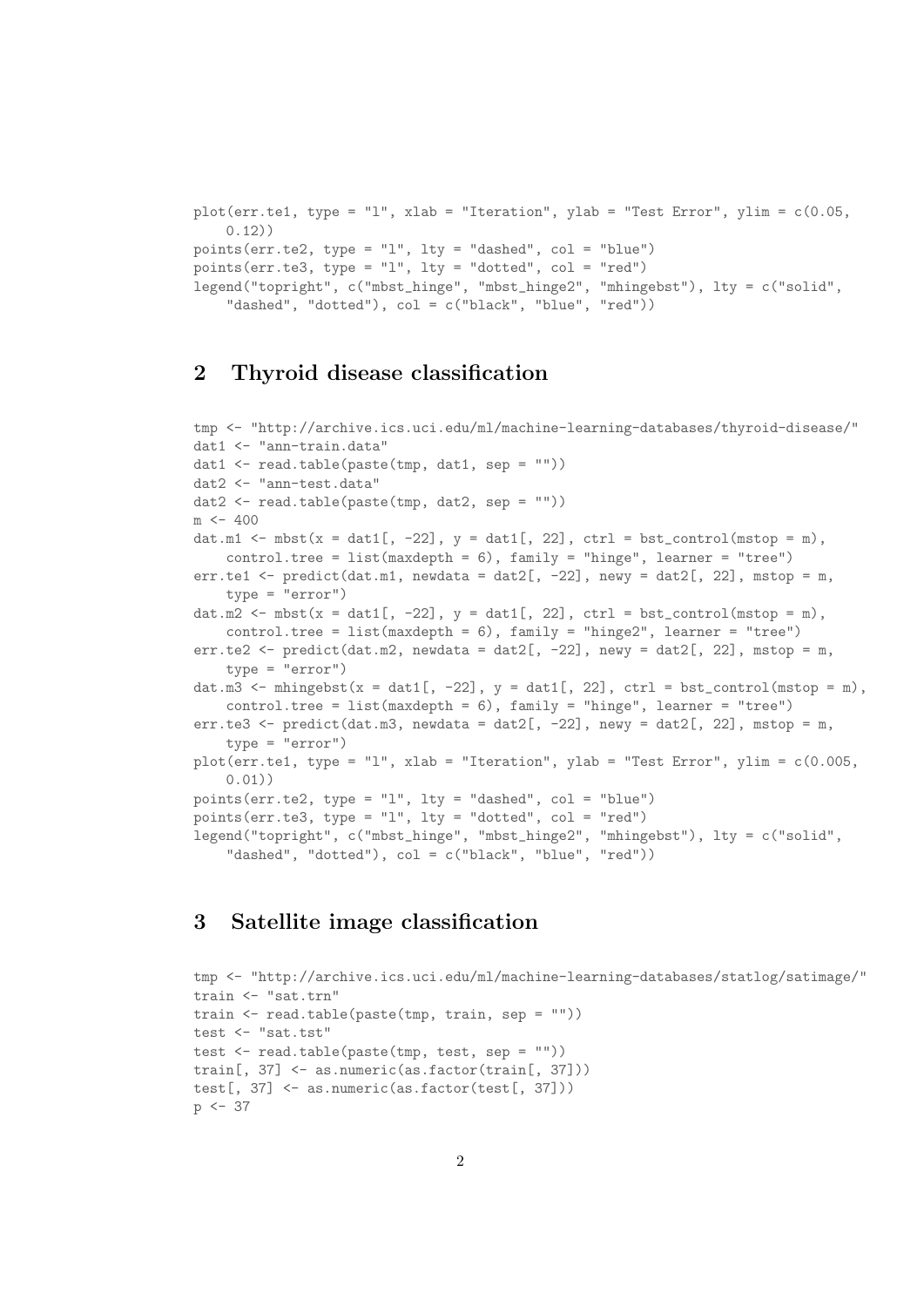```
colnames(train)[1:(p - 1)] <- paste("x", 1:(p - 1), sep = "")
colnames(test)[1:(p - 1)] <- paste("x", 1:(p - 1), sep = "")
m <- 600
dat.m1 \leq mbst(x = train[, -37], y = train[, 37], ctrl = bst_control(mstop = m),
    control-tree = list(fixed.depth = FALSE, maxdepth = 6, n.term.node = 6),
    family = "hinge", learner = "tree")
err.te1 <- predict(dat.m1, newdata = test[, -37], newy = test[, 37], mstop = m,
    type = "error")
dat.m2 \leq mbst(x = train[, -37], y = train[, 37], ctrl = bst_control(mstop = m),
    control.tree = list(fixed.depth = FALSE, maxdepth = 6, n.term.node = 6),
    family = "hinge2", learner = "tree")
err.te2 <- predict(dat.m2, newdata = test[, -37], newy = test[, 37], mstop = m,
    type = "error")
dat.m3 <- mhingebst(x = train[, -37], y = train[, 37], ctrl = bst_control(mstop = m),
    control.tree = list(fixed.depth = FALSE, maxdepth = 6, n.term node = 6),
    family = "hinge", learner = "tree")
err.te3 <- predict(dat.m3, newdata = test[, -37], newy = test[, 37], mstop = m,
    tvpe = "error")
plot(err.te1, type = "l", xlab = "Iteration", ylab = "Test Error", ylim = c(0,0.3))
points(err.te2, type = "l", lty = "dashed", col = "blue")
points(err.te3, type = "l", lty = "dotted", col = "red")
legend("topright", c("mbst_hinge", "mbst_hinge2", "mhingebst"), lty = c("solid",
    "dashed", "dotted"), col = c("black", "blue", "red"))
```
#### 4 Glass identification database

```
dat <- "https://archive.ics.uci.edu/ml/machine-learning-databases/glass/glass.data"
dat \leq read.delim(dat, sep = ",", header = FALSE)[, -1]
### there is no class 4
table(data[, 10])### recode class label
id \leftarrow dat[, 10] > 3
dat[id, 10] <- dat[id, 10] - 1
table(data[, 10])p \leftarrow \text{ncol}(dat)colnames(dat)[1:(p - 1)] <- paste("x", 1:(p - 1), sep = "")
set.seed(153)
### generate 10 balanced training data and test data, using 9 folds for
### training and one for test
allfolds \leq balanced.folds(dat[, 10], nfolds = 10)
omit <- allfolds[[1]]
train <- dat[-omit, ]
test <- dat[omit, ]
m < -200dat.m1 <- mbst(x = train[, -p], y = train[, p], ctrl = bst_control(mstop = m),
    control.tree = list(maxdepth = 6), family = "hinge", learner = "tree")
```